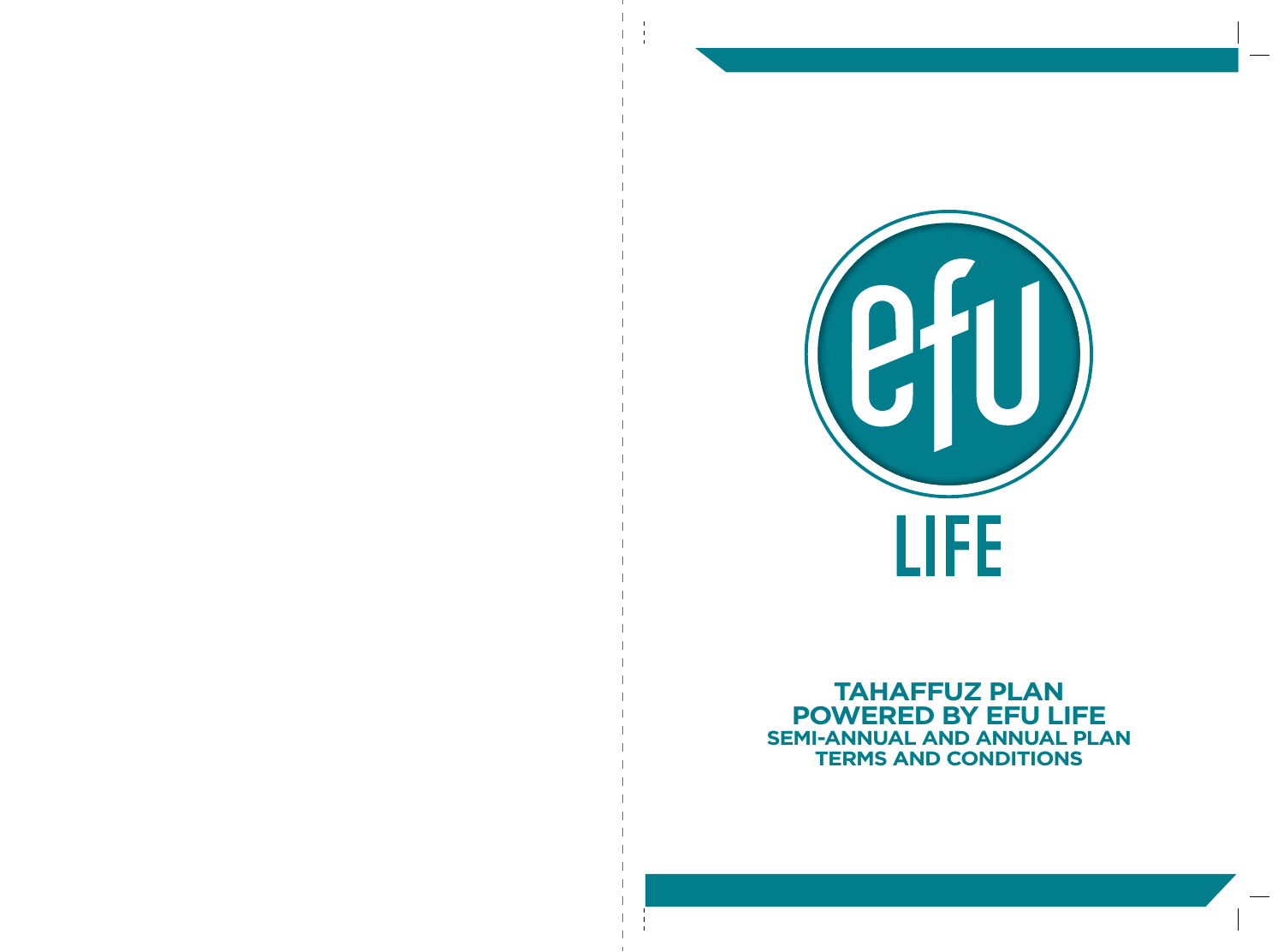# **TAHAFFUZ PLAN POWERED BY EFU LIFE SEMI-ANNUAL AND ANNUAL PLAN TERMS AND CONDITIONS**

# **1. DEFINITIONS**

In these Provisions:

**COMPANY** means EFU Life Assurance Ltd.

**BANK** means Telenor Microfinance Bank Limited-Acting on behalf of Company as its Corporate Insurance Agent.

**TAHAFFUZ PLAN POWERED BY EFU LIFE** means a term accidental assurance product which provides a guaranteed level of accidental protection against death or disability due to accidental causes.

**ACCIDENT** means bodily injury which is caused solely by violent, external and accidental means and resulting directly and independently of all other causes.

**ACCIDENTAL DEATH** refers to an Insured Member dying as a result of injuries caused solely by violent, external and accidental means and there is evidence of a visible contusion or wound on exterior of the body except in the case of drowning or of an internal injury revealed by an autopsy, and that such death occurred within 90 days of the accident solely as a result of the same injury and not as an indirect result of any fit, physical defect, illness or disorder.

**INSURED MEMBER** means the Eligible Life Assured who consents to opt TAHAFFUZ PLAN POWERED BY EFU LIFE

**ELIGIBLE LIFE ASSURED** means the customer of Bank who is eligible for assurance under this policy in accordance with Clause 4 of these Provisions and Conditions.

**BENEFICIARY** means the next of kin designated by the Insured Member who can be the spouse, or any other close blood relative.

**COVERAGE EFFECTIVE DATE** means the date and time on which the cover becomes effective which will be from 00:01 hours on the Commencement Date or the date following the date on which the premium is paid.

**COMMENCEMENT DATE** means the date this policy takes effect i.e. premium payment date must be followed by acceptance of cover by EFU Life Assurance.

**POLICY YEAR** means the period of one year or a shorter period beginning from the Commencement Date or any Renewal Date.

**ANNUAL RENEWAL DATE** means the date one year after Commencement and each subsequent date on which contribution for renewal is paid and consent for renewal is given.

**HALF-YEARLY RENEWAL DATE** means the date six months after Commencement and each subsequent date on which contribution for renewal is paid and consent for renewal is given.

# **2. MASTER CONTRACT**

These Provisions and Conditions constitute the Master Contract between the Company and the Insured Member. No one except an Appointed Signatory is authorized to modify this contract, or extend the time for premium payment, to waive any lapse or penalty, to waive any of the Company's rights or requirements or to bind the Company by making any promise or by accepting any representation or information. The Company shall not be bound by any promise or representation heretofore or hereafter given by any person other than the authorized representative and such approval be endorsed hereon.

# **3. AMENDMENT OF THIS POLICY**

This Policy may be amended or changed at any time, without the consent of the Members assured hereunder, on written request made by the Bank and agreement by the Company. Any amendment or change to this Policy shall be binding on all Members whether assured under this Policy prior to or on or after the date such amendment becomes effective.

# **4. ELIGIBILITY**

The Insured Member shall be those depositor or customer of the Bank who are within the eligibility age range between 18 and 65 years and who have provided valid consent to purchase TAHAFFUZ PLAN POWERED BY EFU LIFE via approved distribution means deployed by the Bank. An Insured Member shall not be eligible for multiple enrollments at a single point of time.

## **5. PARTICULARS TO BE FURNISHED**

The Bank shall furnish the Company with all the necessary information on "client wise basis". Such particulars shall, unless otherwise agreed by the Company in writing, be furnished on the Commencement date and daily thereafter in the format to be specified by the Company.

# **6. EVIDENCE OF AGE**

Evidence of Age of the Insured Member, satisfactory to the Company, will be required before any benefit is paid. A copy of Computerized National Identity Card (CNIC) of the Insured Member shall be deemed satisfactory proof of Evidence of Age. In the absence of the CNIC and birth certificate, the matriculation Certificate or any other satisfactory evidence which the Company may specify will be considered as acceptable proof of age.

# **7. AMOUNT AND CALCULATION OF PREMIUM**

Annual or Semi-annual Premium shall be payable in respect of the coverage provided. The amount of Premium for each member shall be according to the following schedule based on the variants of the plan

| Plan                                               | Semi-annual Premium<br>per Insured Member (PKR) | <b>Annual Premium</b><br>per Insured Member (PKR) |
|----------------------------------------------------|-------------------------------------------------|---------------------------------------------------|
| <b>TAHAFFUZ PLAN</b><br><b>POWERED BY EFU LIFE</b> | 350                                             | 500                                               |

## **8. BENEFITS**

#### **a) Accidental Death Benefit:**

If the Insured Member dies as a result of injuries caused solely by violent, external and accidental means and there is evidence of a visible contusion or wound on exterior of the body except in the case of drowning or of an internal injury revealed by an autopsy, and that such death occurred within 90 days of the accident solely as a result of the same injury and not as an indirect result of any fit, physical defect, illness or disorder, the Company, upon receipt of and due investigation of the Claim, arrange to pay an amount shown in below table under the Policy.

| <b>Plan</b>                                        | <b>Sum Assured (PKR)</b> |
|----------------------------------------------------|--------------------------|
| <b>TAHAFFUZ PLAN</b><br><b>POWERED BY EFU LIFE</b> | 500,000                  |

### **b) Permanent Total Disability Benefit**

If the Insured Member has, whilst the Policy is in full force and effect, sustained injuries caused solely by violent and accidental means and within 90 days of the accident suffers the losses set out in the Table of Benefits of Accidental Disability given below solely as a result of same injuries, the Company will pay an amount depending on the type of loss as provided in the table below.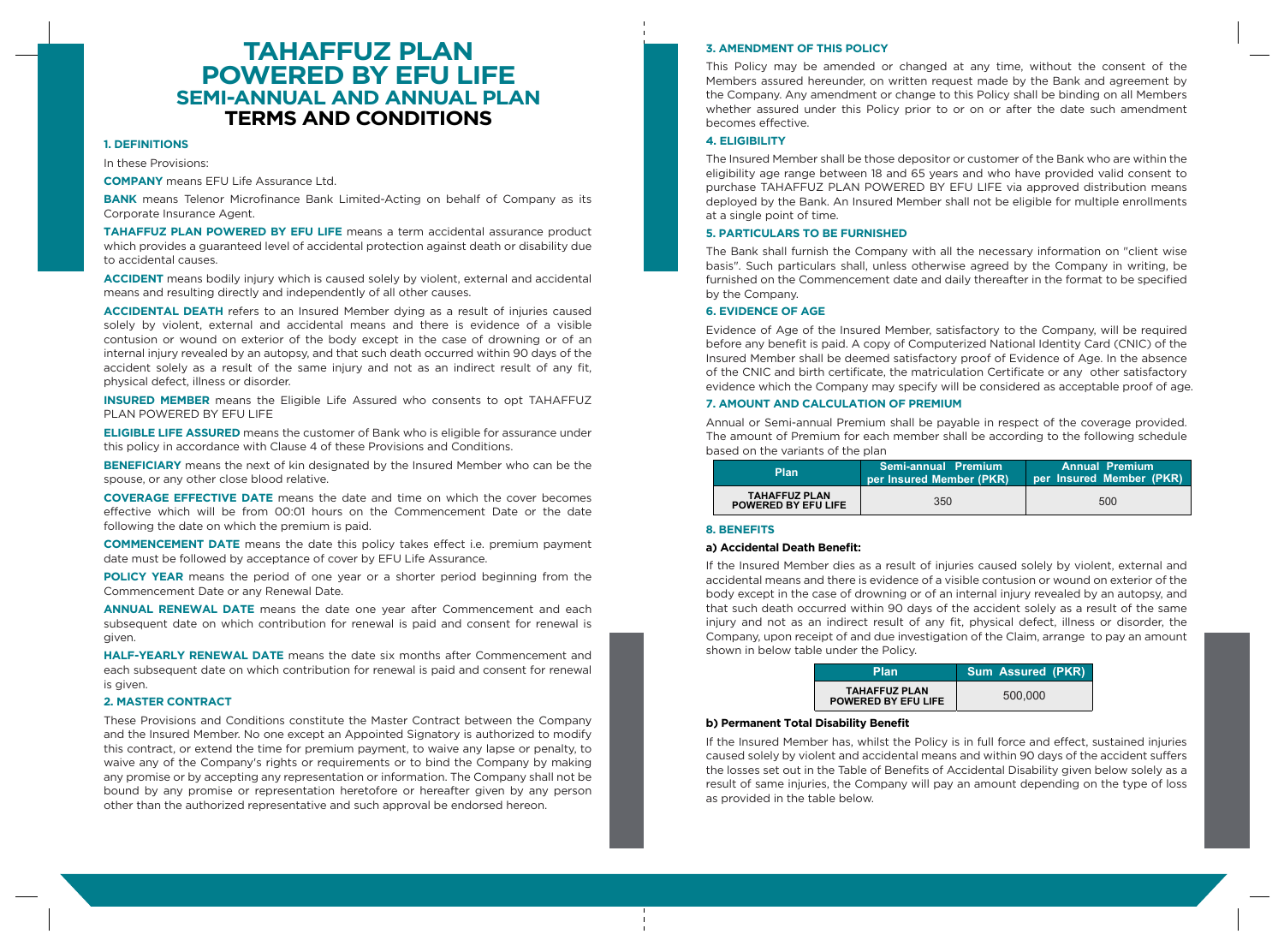| TABLE OF BENEFITS OF ACCIDENTAL DISABILITY |                                                                                                                          |                           |
|--------------------------------------------|--------------------------------------------------------------------------------------------------------------------------|---------------------------|
| <b>S. No.</b>                              | <b>Description of Injuries</b>                                                                                           | <b>Sum Assured PKR)**</b> |
|                                            | Loss of both hands or amputation at higher sites                                                                         | 500,000                   |
| 2.                                         | Loss of hand and or/a foot                                                                                               | 500,000                   |
| 3.                                         | Double amputation through leg or thigh; or amputation<br>through leg or thigh on one side and loss of other foot         | 500,000                   |
| 4.                                         | Loss of sight to such an extent as to render the claimant<br>unable to perform any work for which eye-sight is essential | 500,000                   |
| 5.                                         | Very severe facial disfigurement                                                                                         | 500,000                   |
| 6.                                         | Absolute deafness                                                                                                        | 500,000                   |

\*\*If the Insured Member suffers more than one of the losses shown in the Table of Benefits of Accidental Disability arising out of same accident, only one claim shall be settled.

## **9. CESSATION OF MEMBERSHIP**

An Insured Member shall cease to be an Insured Member on:

- The Insured Member's death or disability.
- Cancellation of this Policy by the Insured Member.
- The Insured Member having attained the age of 66 years;
- Non-payment of premiums by the Insured Member when due;

• Any other date on which the Member ceases to be eligible for assurance for any fraudulent or criminal reason affecting the assurance hereunder. Decision of the court shall be final in such cases.

## **10. EXCLUSIONS**

This policy does not provide any coverage and no benefits shall be paid for death or disability from all or any of the following corresponding Exclusions:

- Suicide, Self-Inflicted Injury, Murder and participation in any criminal act or violation of law.
- Participating in exercise or operations while serving with either of the armed or paramilitary forces or while performing any form of police duty

• Claim arising due to travelling in war inflicted areas

#### **11. FREE LOOK PERIOD**

The Policy shall have a free look period of fourteen days from the Commencement date during which the insured Member may cancel the Policy for a full refund of premium paid by him.

## **12. PAYMENT OF PREMIUMS**

All premiums, including taxes, etc., shall be payable at the office of the Company issuing the policy.

#### **13. ASSIGNMENT**

The assurances provided for under this Policy and the benefits payable hereunder are not assignable.

## **14. RECORDS**

The Bank shall keep a record of the Insured Members containing, for each Insured Member, the essential particulars of the Assurance. This Policy gives the Company, by its duly authorized representative, the right at reasonable times to inspect all books and records of the Bank relating to the assurance effected hereunder.

## **15. CLAIMS**

Written notice of claim must be presented to and received at the office of the Company issuing the policy. The Bank OR Insured Member will provide, at their own

expense, all certificates, information and evidence required by the Company in respect of claims. All claims will require evidence of claim and proof of age of the Insured Member. The Beneficiary / Claimant can call at 111-338-111 (help line of Insurance Company) to lodge the claim or approach their respective bank branch to fill out and submit necessary claim forms along with following documents. The submission of claim forms along with documents must not take more than 90 days after the occurrence of Event.

Documents required for Accidental Death and Accidental Permanent Total Disability Claims:

- Copy of death certificate issued by NADRA / Union Council
- Copy of CNIC of claimant and deceased
- Claimant's Statement
- FIR and Postmortem report in case of Accidental Death (where required)
- Succession Certificate & Original Guardianship Certificate (in case the beneficiary is a minor)
- Medical record confirming disability or dismemberment
- Any other document which may be deemed necessary by EFU Life Assurance
- The assurance effected hereunder shall carry no paid up value.

# **16. CHANGE OF OWNERSHIP**

If the business of the Bank shall be transferred to or succeeded by any person or corporation then, subject to the consent of the Company, the payment of premiums under this Policy may at the option of such person or corporation be continued in which case such person or corporation shall afro the date of such transfer or succession take the place of and be treated for all purposes of this Policy as being the Bank hereof.

### **17. TERMINATION OF THE POLICY**

It is clarified that any termination shall not affect the obligations of the Bank and Company assumed at the time prior to the effective date of termination. Further, the Company reserves the right to give the Bank three months' written notice to add, alter or repeal the terms and conditions of the Agreement Hereof Notwithstanding anything contrary in this Policy, the termination of this Policy shall have the following effects:

a) No individual enrollment shall be permissible under this Policy after the time of termination.

# **18. LAW**

This Policy shall be governed by the Laws of Islamic Republic of Pakistan.

# **19. ARBITRATION**

In the event of any dispute between the Company and the Bank as to any matter pertaining to or incidental to this Policy, the same shall be resolved by Arbitration by two Arbitrators one to be nominated by each of the parties hereto under the Arbitration Act, 1940 as amended from time to time. The decision of Arbitrators, or the umpire in the event of a difference of opinion between the two Arbitrators, shall be final and binding on both the parties.

# **20. STATUTORY FUND**

Under the provisions of the Insurance Ordinance 2000, this policy and any additional benefits shall be preferable to the Conventional Business Statutory Fund of the Company. The Company may by endorsement to the Policy change the Statutory Fund(s) to which the policy and any additional benefits are referable.

# **End of Provisions and Conditions**